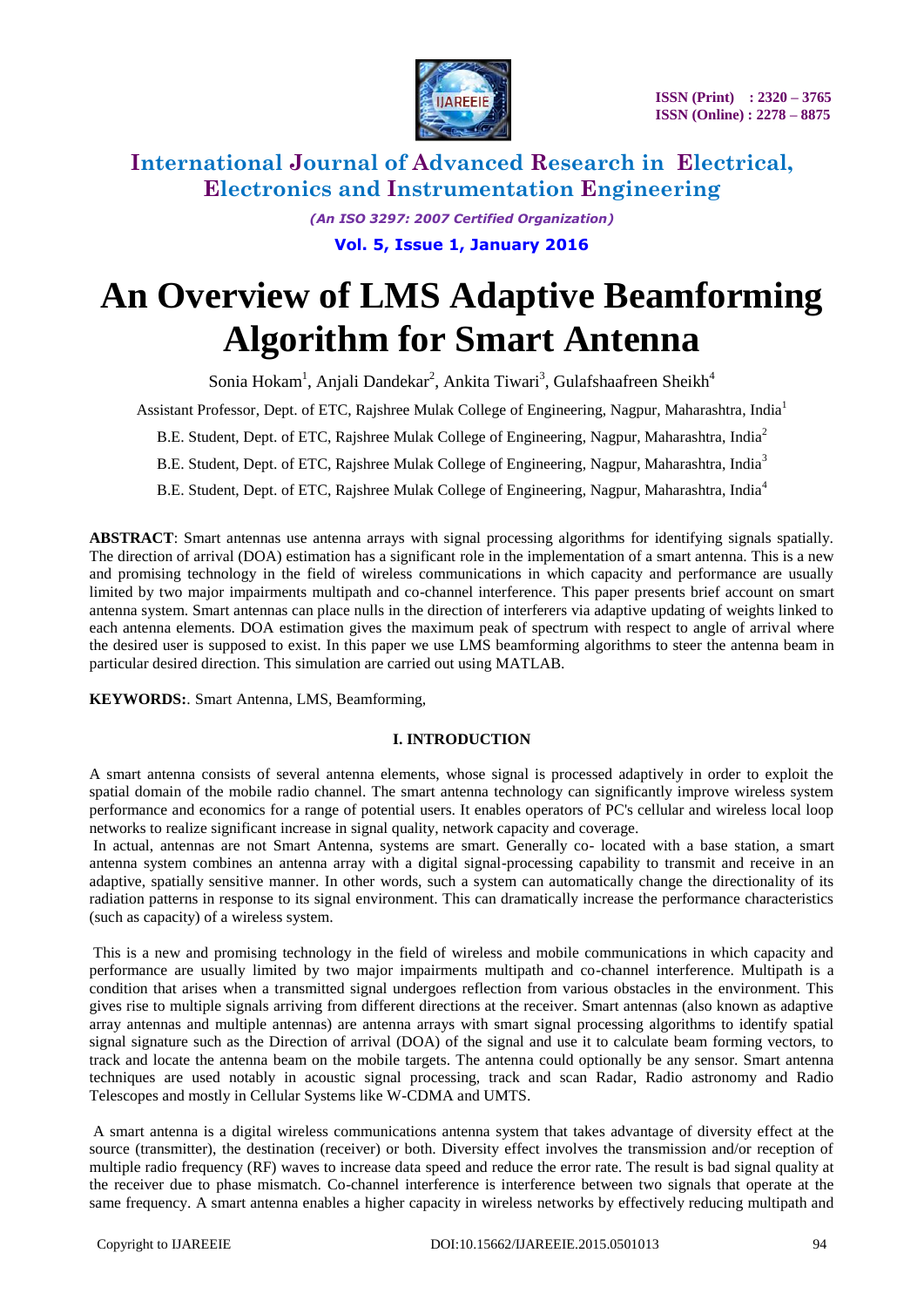

*(An ISO 3297: 2007 Certified Organization)*

## **Vol. 5, Issue 1, January 2016**

co-channel interference. This is achieved by focusing the radiation only in the desired direction and adjusting itself to changing traffic conditions or signal environments. Smart antennas employ a set of radiating elements arranged in the form of an array.

First, the direction of arrival of all the incoming signals including the interfering signals and the multipath signals are estimated using the Direction of Arrival algorithms. Secondly, the desired user signal is identified and separated from the rest of the unwanted incoming signals. Lastly, a beam is steered in the direction of the desired signal and the user is tracked as he moves while placing nulls at interfering signal directions by constantly updating the complex weights.



Fig. 1 Block diagram of smart antenna

#### **II.TYPES OF SMART ANTENNA**

Two of the main types of smart antennas include switched beam smart antennas and adaptive array smart antennas. Switched beam systems have several available fixed beam patterns. A decision is made as to which beam to access, at any given point of time, based upon the requirements of the system. Adaptive arrays allow the antenna to steer the beam to any direction of interest while simultaneously nullifying interfering signals. Beam direction can be estimated using the so-called Direction-of-Arrival (DOA) estimation methods.

#### *A. Switched Beam Antennas :*

Switched beam antenna systems form multiple fixed beams with heightened sensitivity in particular directions. These antenna systems detect signal strength, choose from one of several predetermined, fixed beams and switch from one beam to another as the mobile moves throughout the sector. Instead of shaping the directional antenna pattern with the metallic properties and physical design of a single element, switched beam systems combine the outputs of multiple antennas in such a way as to form finely directional beams with more spatial selectivity than can be achieved with conventional, single-element approaches.



Fig. 2 Switched Beam System Coverage Pattern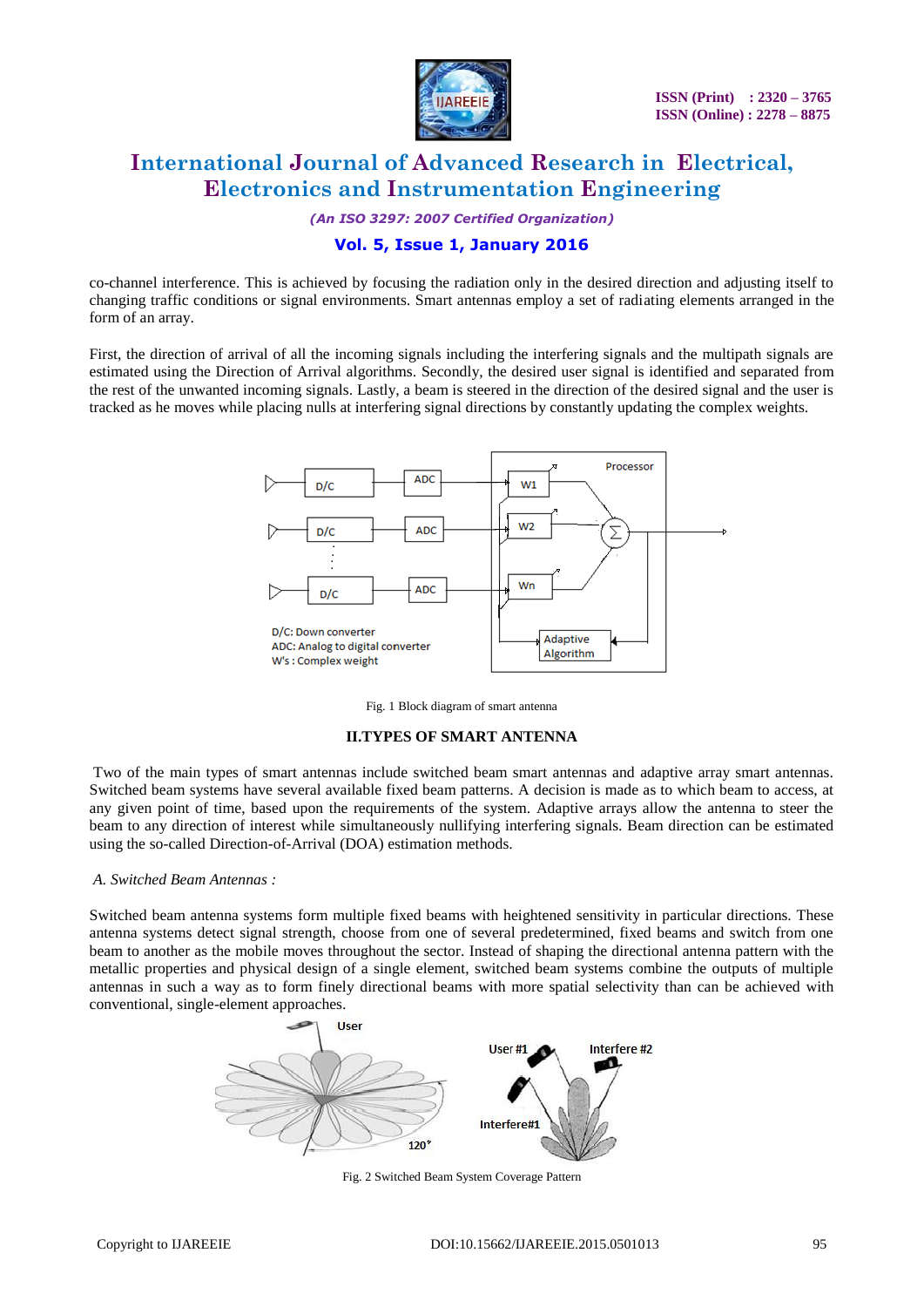

*(An ISO 3297: 2007 Certified Organization)*

**Vol. 5, Issue 1, January 2016**

#### *B. Adaptive Array Antennas :*

Adaptive antenna technology represents the most advanced smart antenna approach as on date. Using a variety of new signal-processing algorithms, the adaptive system takes advantage of its ability to effectively locate and track various types of signals to dynamically minimize interference and maximize intended signal reception. Both systems attempt to increase gain according to the location of the user, however, only the adaptive system provides optimal gain while simultaneously identifying, tracking and minimizing interfering signals.



Fig. 3 Adaptive array system coverage pattern

#### **III. BEAMFORMING**

It is the method used to create the radiation pattern of the antenna array by adding constructively the phases of the signals in the direction of the targets/mobiles desired and nullifying the pattern of the targets/mobiles which are undesired/interfering targets. This can be done with a simple FIR tapped delay line filter. The weights of the FIR filter may also be changed adaptively and used to provide optimal beam forming and actual beam pattern formed. Typical algorithms are the steepest descent and LMS algorithms. There is an ever-increasing demand on mobile wireless operators to provide voice and high-speed data services. At the same time, these operators want to support more users per base station to reduce overall network costs and make the services affordable to subscribers. As a result, wireless systems that enable higher data rates and higher capacities are a pressing need.

#### **IV. LMS ALGORITHM**

Least Mean Square (LMS) algorithm, was introduced by Widrow and Hoff in 1959, is an adaptive algorithm which uses a gradient based method of steepest decent.

The least-mean-square (LMS) is a search algorithm in which a simplification of the gradient vector computation is made possible by appropriately modifying the objective function [1]-[2]. The LMS algorithm, as well as others related to it, is widely used in various applications of adaptive filtering due to its computational simplicity [3]-[7]. The convergence characteristics of the LMS algorithm are examined in order to establish a range for the convergence factor that will guarantee stability. The convergence speed of the LMS is shown to be dependent on the eigen value spread of the input signal correlation matrix

The LMS algorithm can be described by the following three equations,

$$
y(n) = w(n).x(n)...
$$
...(1)  
e(n) = d(n) - y(n) .........(2)